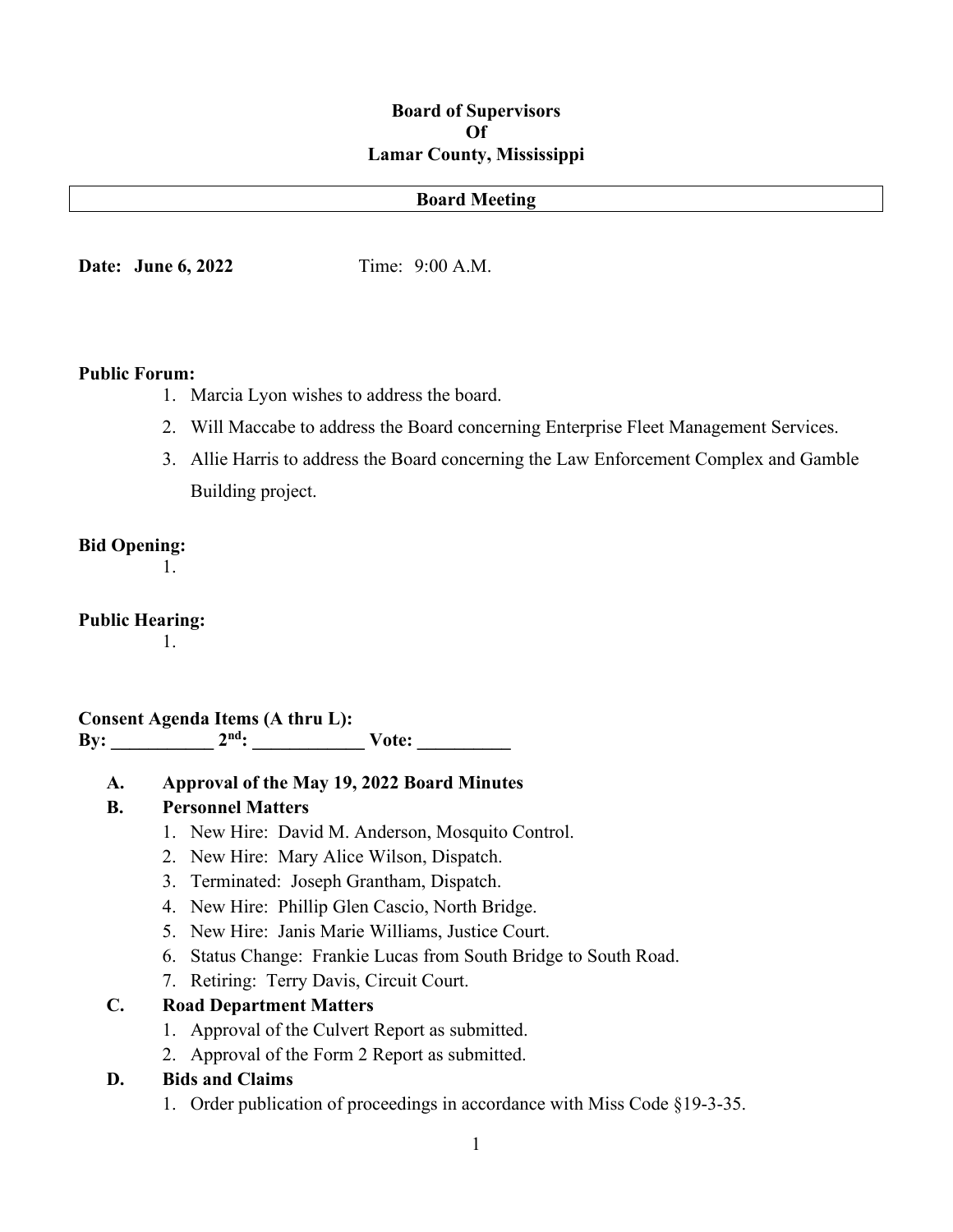- 2. Approval of the May End of the Month Docket in accordance with Miss Code §19-13-31.
- 3. Approval to pay the June Claims Docket as submitted in accordance with Miss Code §19- 13-31.
- 4. Approval to pay the June monthly civil and criminal claims for constables as submitted.
- 5. Receive and enter clerk's report of receipts and expenditures from the preceding calendar month in accordance with Miss Code, §19-11-23.
- 6. Receive and enter sheriff's report of expenditures incurred during the preceding calendar month in accordance with Miss Code, §19-25-13.
- 7. Receive and enter tax assessor/collector's report of expenditures incurred during the preceding calendar month in accordance with Miss Code, §27-1-9.
- 8. Approval to allow Mike Davis to sign service invoices for property clean up.
- 9. Approval to pay Contractor's Estimate No. 6 to Codaray Construction in the amount of \$84,145.04 for work completed on the Fire Training Facility.
- 10. Approval to pay lawful expenses for Blake Matherne to attend the 2022 Summer Conference (MSCMEA) June  $28<sup>th</sup> - July 1, 2022$  in Biloxi, MS.
- 11. Approval to transfer \$10,000 from Severance Fund (007) to DUI Grant Fund (030) to cover expenditures.
- 12. Approval to transfer \$150,000 from Severance Fund (007) to Fire Tower SB 2969 Fund (342) to cover expenditures.
- 13. Approval to advertise county resources in accordance with Mississippi Code §17-3-1 in the amount of \$2,000.00 for sponsorship of the July  $4<sup>th</sup>$  event with the Lions Club of Sumrall to be paid from the General Fund.
- 14. Approval to advertise for a public hearing for the Federal Emergency Management Agency (FEMA) Hazard Mitigation Grant Program (HMGP) funding through the Mississippi Emergency Management and Homeland Security Agency (MEMA/HS).
- 15. Approval for Elections Commissioners to attend the ECAM summer workshop on August 1, 2022 at the Civic Center in Collins, MS.

### **E. School Board Matters**

1.

# **F. Sheriff Department Matters**

- 1. Retiring: Adam Jason Kessler, Sheriff's Administration.
- 2. New Hire: Damon Davis, Corrections.
- 3. Retiring: James Murray, Sheriff's Administration.
- 4. Rate Change: Jason Alexander, Sheriff's Administration.
- 5. Rate Change: James Purvis, Sheriff's Administration.
- 6. Approval for Officer Murray and Officer Kessler to purchase their assigned duty weapon for \$1.00 per State Statue §45-9-131 Miss Code 1972 Annotated.
- 7. New Hire: Matthew McAlpin, Corrections.
- 8. New Hire: Freddie Hartz, Sheriff Administration.
- 9. New Hire: Tyler Montgomery, Sheriff Administration.
- 10. New Hire: Jayden Alex Dean, Sheriff Administration.
- **G. Planning Matters**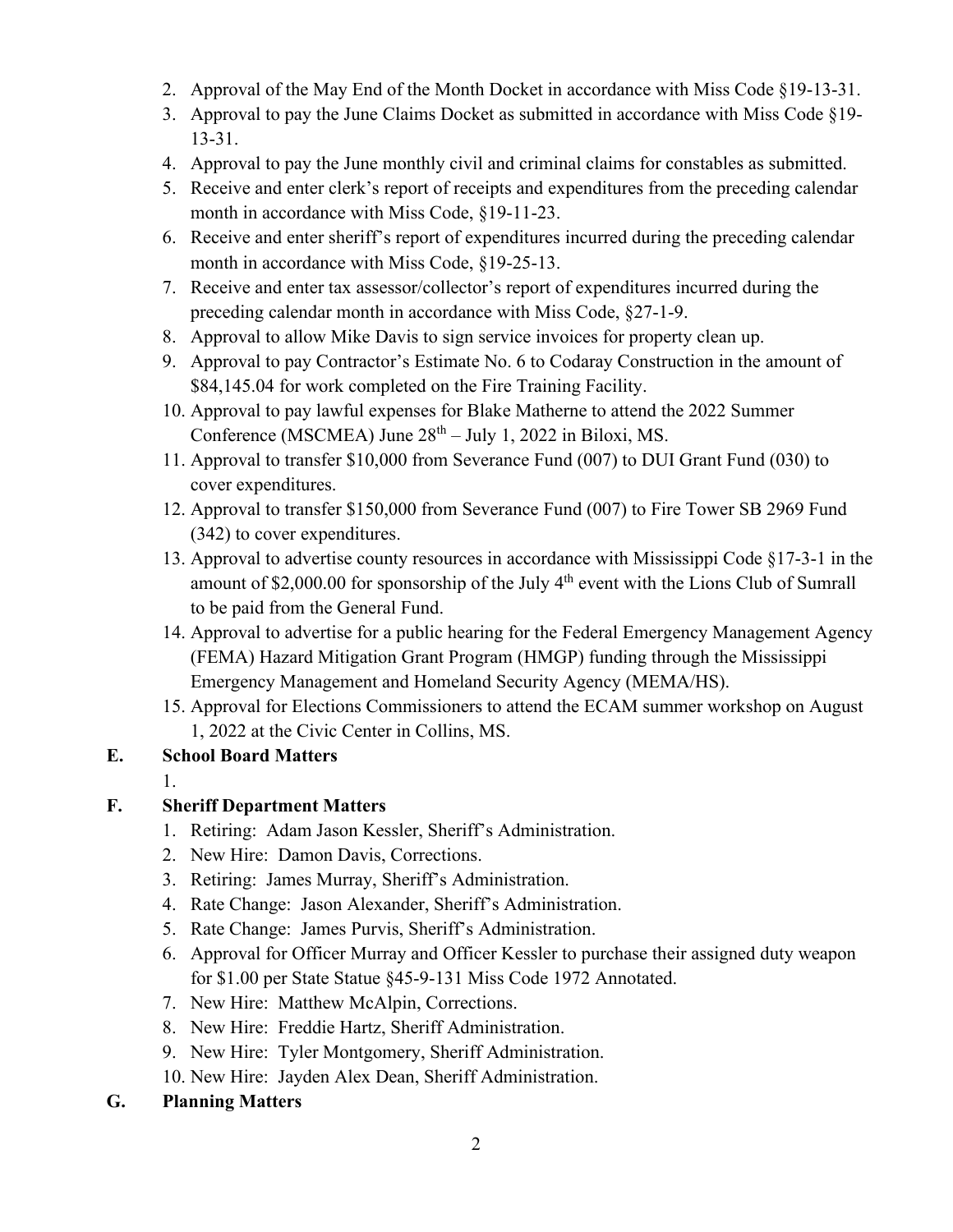1.

# **H. Fairground/Parks & Recreation Matters**

1.

# **I. Fire Coordination Matters**

- **1.** New Hire: Michael Xavier Kellum, Sumrall VFD.
- **2.** Rescind MDA request for cash #3 signed by the Board President on April 21, 2022.
- **3.** Approval for Board President to sign MDA request for cash #3 in the matter of construction of Fire Training and Dry Storage Project.
- **4.** Approval to pay legal expenses for Jason Sheldon to attend MEMS Summer Symposium on May 4-5, 2022. (Nun Pro Tunc)
- **5.** Approval to pay legal expenses for Zach Stromeyer and Jessica Coultre of Southeast Lamar FD to attend Mississippi Fire Fighters Conference in Vicksburg on June 2-5, 2022. (Nun Pro Tunc)
- **6.** Approval of Fire Coordinator to sign contract with Hattiesburg Convention Center for purpose of hosting the Mississippi Fire Chief's Mid-Winter Conference on December 2022.
- **7.** Approval of Purchasing authorization up to \$1,000 for full time firefighters Kirk Nelson (Hickory Grove) and Wayne Gill (Central Lamar)
- **8.** Acceptance of the following apparatus from Central Lamar Fire Protection District: 2018 Nissan Frontier – 1N6AD0CW5JN751542 - \$28,000 2006 Ford F750 Rescue – 3FRXX75X25V142795 - \$195,000 1996 International Engine – 1HTSDADR7TH402568 - \$30,000 1998 International Tanker – 1HTSHADR7XH676251 - \$50,000
- **9.** Approval to add Laverne "Larry" Boyles to the stipend firefighter list effective June 3, 2022.

# **J. Additional Matters**

1.

# **K. Inventory Matters**

- 1. Approval of the attached asset deletion list as submitted and dispose of as indicated on the attached inventory deletion form.
- 2. Approval of the attached asset transfer list as submitted.

# **L. Tax Collector/Assessor Matters**

- 1. Approval of changes in Assessments per attached as submitted by the Tax Collector/Assessor.
- 2. Approval of changes in Homestead per attached as submitted by the Tax Collector/Assessor.
- 3. Approval of Tax Sale Cancellations per attached as submitted by the Tax Collector/Assessor.